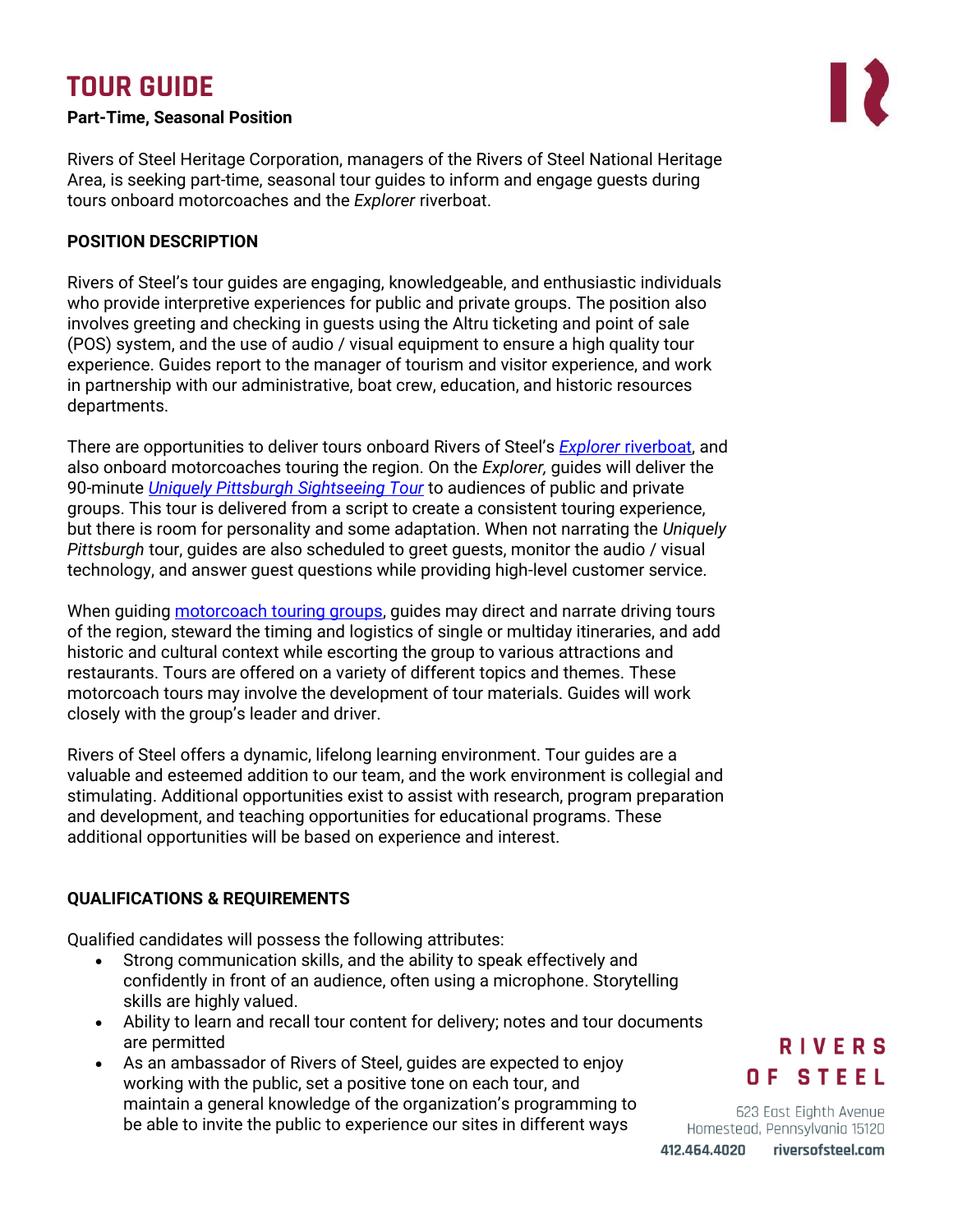- Comfortable using computers to check in guests and process ticket sales, and also using audio / visual equipment. Training will be provided.
- Time management skills are essential to ensure that tours start and finish on time.
- Guides should be resourceful and proactive workers who can troubleshoot and resolve unexpected situations that may arise during the course of a tour or program.
- Empathy and flexibility is key to be able to interact with people from different ages and backgrounds, and to adapt tours to the interests of a specific audience. Tour guests include local residents, tourists, students, corporate groups, families, and social groups.
- Previous experience as a tour guide, docent, or educator is preferred. Previous tourism experience and knowledge of western Pennsylvania's cultural and historic attractions is a plus.
- Physical requirements include the ability to move freely throughout the *Explorer* vessel and accompany motorocoach groups on and off buses. Lifting of up to 40 pounds may occasionally be required to load materials on and off buses, and on and off the *Explorer* riverboat.

### **POSITION COMPENSATION & DETAILS**

- This is a part-time, seasonal position, mostly active between April and October
- Hourly rate is \$20.00 per hour with accruable paid sick leave.
- Public tours will be offered Thursdays through Sundays on the *Explorer* riverboat, with private bookings occurring on other days of the week. Select weekend evening or holiday shifts may be required.
- Motorcoach tour schedules vary widely, but are planned and assigned based on guide availability. Paid training is provided for both tour types.
- Guides on the *Explorer* riverboat will typically report to work at Rivers of Steel's dock, located on Pittsburgh's North Shore behind the Carnegie Science Center. Guides for motorcoach tours start and end the day at various locations around the city; transportation logistics are included in the tour preparations.
- Guides must have Pennsylvania Act 33/34 and FBI Clearances. Guides for *Explorer* are also to be subject to a pre-employment drug screen and inclusion in a subsequent random drug screen pool.
- All employees are required to be fully vaccinated for COVID-19 or submit to a weekly COVID test.

### **ABOUT RIVERS OF STEEL**

Founded on the principles of heritage development, community partnership, and a reverence for the region's natural and shared resources, Rivers of Steel strengthens the economic and cultural fabric of western Pennsylvania by fostering dynamic initiatives and transformative experiences.

Rivers of Steel showcases the artistry and innovation of our region's industrial and cultural heritage through its historical and 21st-century attractions—offering unique experiences via tours, workshops, exhibitions, festivals, and more. Behind the scenes, Rivers of Steel supports economic revitalization, working at the grassroots level to deepen community partnerships, promote heritage tourism, and preserve local recreational and cultural resources for future generations.